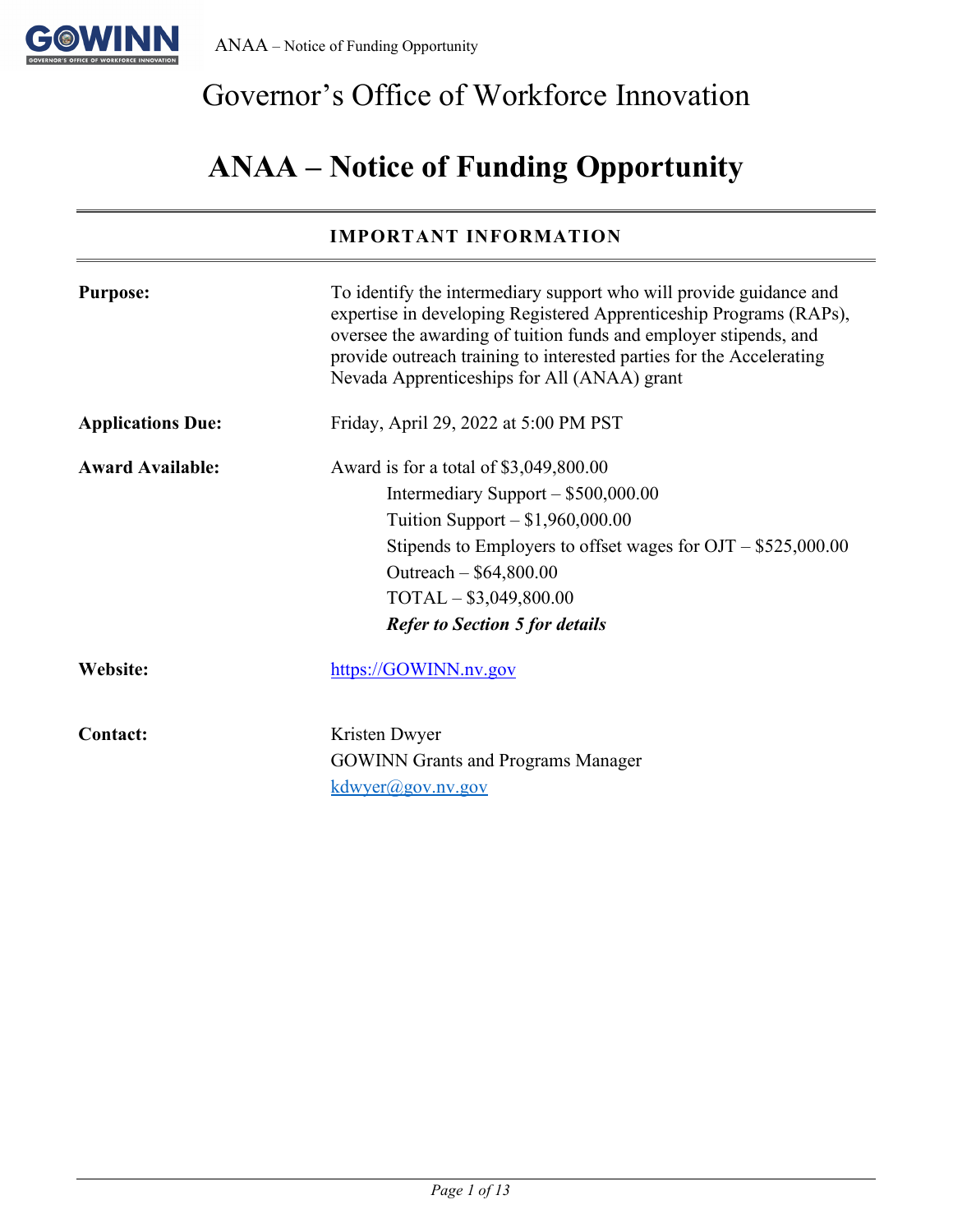

## **TABLE OF CONTENTS**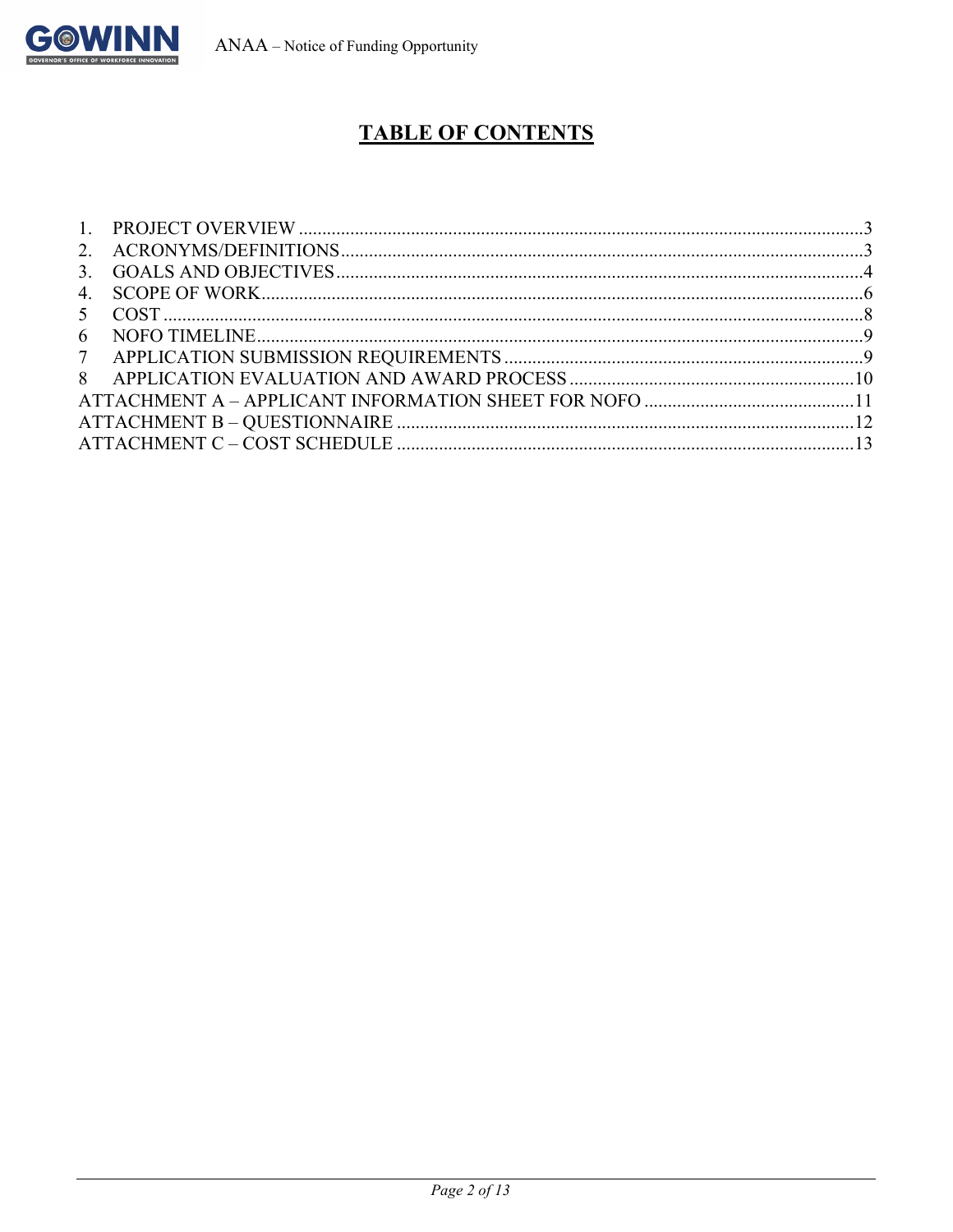

## <span id="page-2-0"></span>**1. PROJECT OVERVIEW**

The Accelerating Nevada Apprenticeships for All (ANAA) program will create new and expand existing Registered Apprenticeship Programs (RAPs) to connect underrepresented individuals, many of whom were affected by the pandemic, to career pathways in high-demand sectors as a means of strengthening the skilled workforce pipeline and meeting employers' needs; aligning educational and economic development outcomes; and increasing economic security for Nevadans.

This Notice of Funding Opportunity (NOFO) is to identify the intermediary support who will provide guidance and expertise in developing RAPs, oversee the awarding of tuition funds and employer stipends, and provide outreach training to interested parties. This opportunity is to provide more RAPs in Nevada's high-wage, high-growth sectors, and thereby allow workers to get back to work quickly. The Intermediary's focus area in alignment with the purpose of the ANAA grant is in the southern Nevada region; therefore, the applicant must be aware and recognize the opportunities focused in southern Nevada.

The total amount of funding for this contract is \$3,049,800.00, with a period of performance of August 2022 through June 30, 2025.

This ANAA program is 100 percent supported by the Employment and Training Administration of the U.S. Department of Labor as part of a federal award to the State of Nevada totaling \$3,999,997.00 (AP-36518-21-60-A-32).

| <b>Registered Apprenticeship Program</b> | RAPs are a proven model of job preparation, registered<br>by DOL or a DOL-recognized State Apprenticeship<br>Agency (SAA), which employ workers and combine<br>paid On-the-Job Learning (OJL) (also referred to as<br>On-the-Job Training (OJT)) with Related Instruction<br>(RI) to progressively increase workers' skill levels and<br>wages.                                                                                                                                                                                                                                                                           |
|------------------------------------------|---------------------------------------------------------------------------------------------------------------------------------------------------------------------------------------------------------------------------------------------------------------------------------------------------------------------------------------------------------------------------------------------------------------------------------------------------------------------------------------------------------------------------------------------------------------------------------------------------------------------------|
| <b>Pre-Apprenticeship</b>                | A pre-apprenticeship program is defined as a set of<br>strategies designed to prepare individuals for entry into<br>a RAP. Pre-apprenticeship programs differ from<br>internships, job shadowing, externships, and co-ops,<br>which may also offer individuals an opportunity to<br>experience firsthand a profession or practice, but do not<br>always engage in "real world" experiential learning.<br>Quality pre-apprenticeship programs also support<br>employers' efforts to ensure a diverse and inclusive<br>workforce.<br>Visit<br>https://wdr.doleta.gov/directives/attach/TEN/TEN 13-<br>12.pdf to learn more. |

## <span id="page-2-1"></span>**2. ACRONYMS/DEFINITIONS**

For the purposes of this NOFO, the following acronyms/definitions will be used: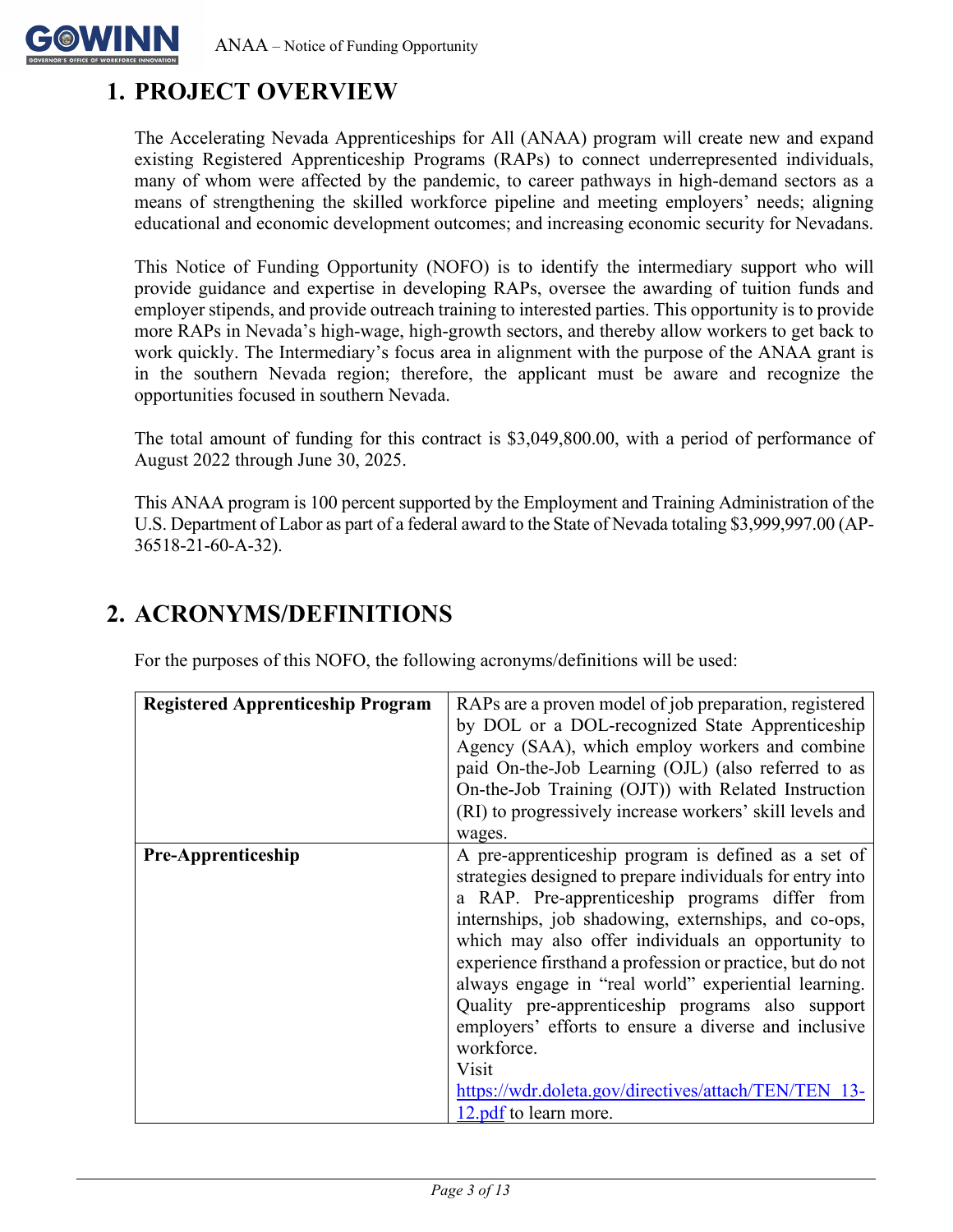

| <b>Underserved</b>                  | Populations that have a lower apprenticeship rate, such   |  |  |
|-------------------------------------|-----------------------------------------------------------|--|--|
|                                     | as women, veterans, people of color, and individuals      |  |  |
|                                     | with disabilities.                                        |  |  |
| Underrepresented                    | Groups that are underrepresented in apprenticeship        |  |  |
|                                     | programs including women, veterans, people of color,      |  |  |
|                                     | rural residents, tribal residents, and individuals with   |  |  |
|                                     | disabilities.                                             |  |  |
| Underemployed                       | Individuals impacted by the COVID-19 pandemic who         |  |  |
|                                     | have been in entry-level positions and are looking for    |  |  |
|                                     | ways to expand their skills.                              |  |  |
| <b>Under-resourced</b>              | Populations that are from relatively large high-poverty   |  |  |
|                                     | and/or low-income areas.                                  |  |  |
| Protected and venerable populations | Populations that have a lower<br>apprenticeship           |  |  |
|                                     | participation rate, such as women, veterans, people of    |  |  |
|                                     | color, rural residents, tribal residents, and individuals |  |  |
|                                     | with disabilities.                                        |  |  |

Visit the DOL FOA to find out more on the grant and to provide clarity on any definitions here: <https://www.dol.gov/sites/dolgov/files/ETA/grants/FOA-ETA-21-07.pdf>

### <span id="page-3-0"></span>**3. GOALS AND OBJECTIVES**

The grant goals of ANAA are to:

- 1. Develop, expand, diversify, and modernize RAPs in health care, information technology and advanced manufacturing;
- 2. Strengthen partnerships and align Career and Technical Education (CTE) programs to expand RAP access to underrepresented populations;
- 3. Increase the number of apprentices enrolled in RAPs from underrepresented populations as well as individuals who were adversely affected by the pandemic; and
- 4. Introduce innovation in RAP expansion efforts.

The goal of this NOFO is to solicit applications from applicants who will offer the intermediary services needed to achieve the goals of this grant for GOWINN and the State of Nevada. The intermediary must meet the following objectives:

- 1. Provide tuition support for at least 490 apprentices
- 2. Provide employer stipends for at least 250 apprentices
- 3. Develop a total of at least 12 new RAPs in the designated program areas of in health care, information technology and advanced manufacturing
- 4. Expand a total of at least 4 RAPs in the designated program areas of in health care, information technology and advanced manufacturing
- 5. Engage a total of at least 16 new employers that adopt RAPs

Below are additional details on the required output and outcome that the intermediary applicant must be able to achieve:

| <b>Grant Program Participant Outputs and</b> | <b>LANAA</b> |
|----------------------------------------------|--------------|
| Outcomes                                     |              |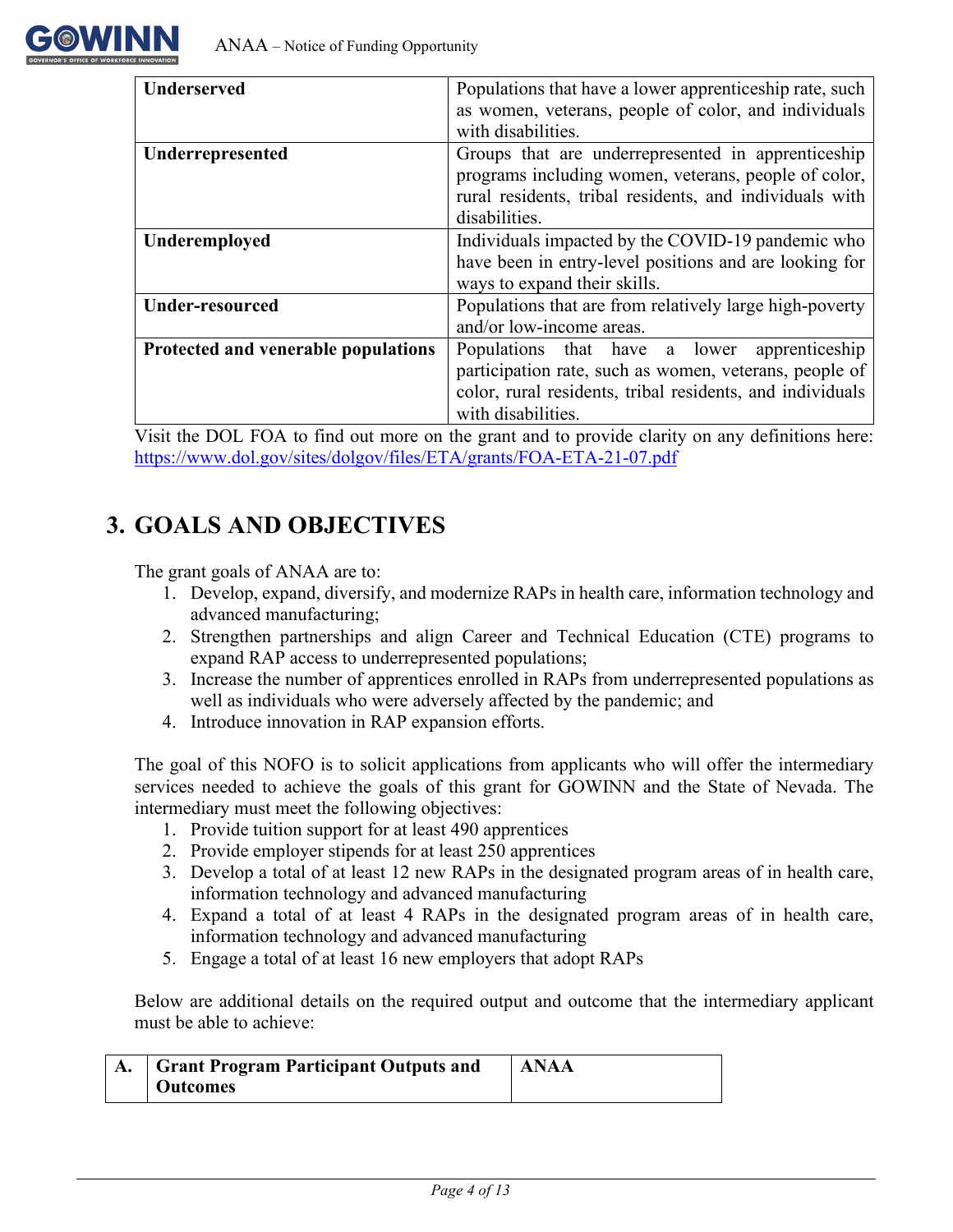

| $\mathbf{1}$   | Total participants served                       | <b>Total: 577</b>      |
|----------------|-------------------------------------------------|------------------------|
|                | Total number of all participants served         |                        |
|                | (receiving a grant-funded service through       |                        |
|                | this grant).                                    |                        |
|                | Participants: individuals determined eligible   |                        |
|                | under the Funding Opportunity                   |                        |
|                | Announcement (FOA) who receive a grant-         |                        |
|                | funded service, including those who enter       |                        |
|                |                                                 |                        |
|                | pre- apprenticeships and RAPs.                  | <b>Total: 490</b>      |
| 2              | Total participants served and who enter a       |                        |
|                | Registered Apprenticeship Program               |                        |
|                |                                                 |                        |
|                | Individuals who only complete a pre-            |                        |
|                | apprenticeship but do not start a RAP are not   |                        |
|                | counted in this outcome.                        |                        |
|                |                                                 |                        |
| 2a             | Increasing Diversity of RAP                     | Total: 50              |
|                | Total participants served in the program who    |                        |
|                | are veterans (and veterans' spouses)            |                        |
|                |                                                 |                        |
| 2 <sub>b</sub> | Increasing Diversity of RAP                     | <b>Total: 125</b>      |
|                | Total participants served in the program who    |                        |
|                | are women                                       |                        |
|                |                                                 |                        |
| 2c             | Increasing Diversity of RAP                     | <b>Total: 125</b>      |
|                | Total participants served in the program who    |                        |
|                | are people of color                             |                        |
|                |                                                 |                        |
|                |                                                 |                        |
| 2d             | Increasing Diversity of RAP                     | Total: 50              |
|                | Total participants served in the program who    |                        |
|                | have disabilities                               |                        |
|                |                                                 |                        |
| 23             | Increasing Diversity of RAP                     | <b>Total: 100</b>      |
|                | Total participants served in the program who    |                        |
|                | are youth                                       |                        |
|                |                                                 |                        |
| 3              | Total participants who complete a Registered    | <b>Total: 404</b>      |
|                | Apprenticeship Program                          |                        |
|                | (Anticipate more than 70% completion)           |                        |
|                |                                                 |                        |
| 4              | Total participants who receive a certificate of | <b>Total: 404</b>      |
|                | completion of a RAP                             |                        |
|                | (Anticipate more than 70% completion)           |                        |
|                |                                                 |                        |
| 5              | Median earnings in the second quarter after     | Total: \$18.40-\$21.10 |
|                | exit (median hourly earnings)                   |                        |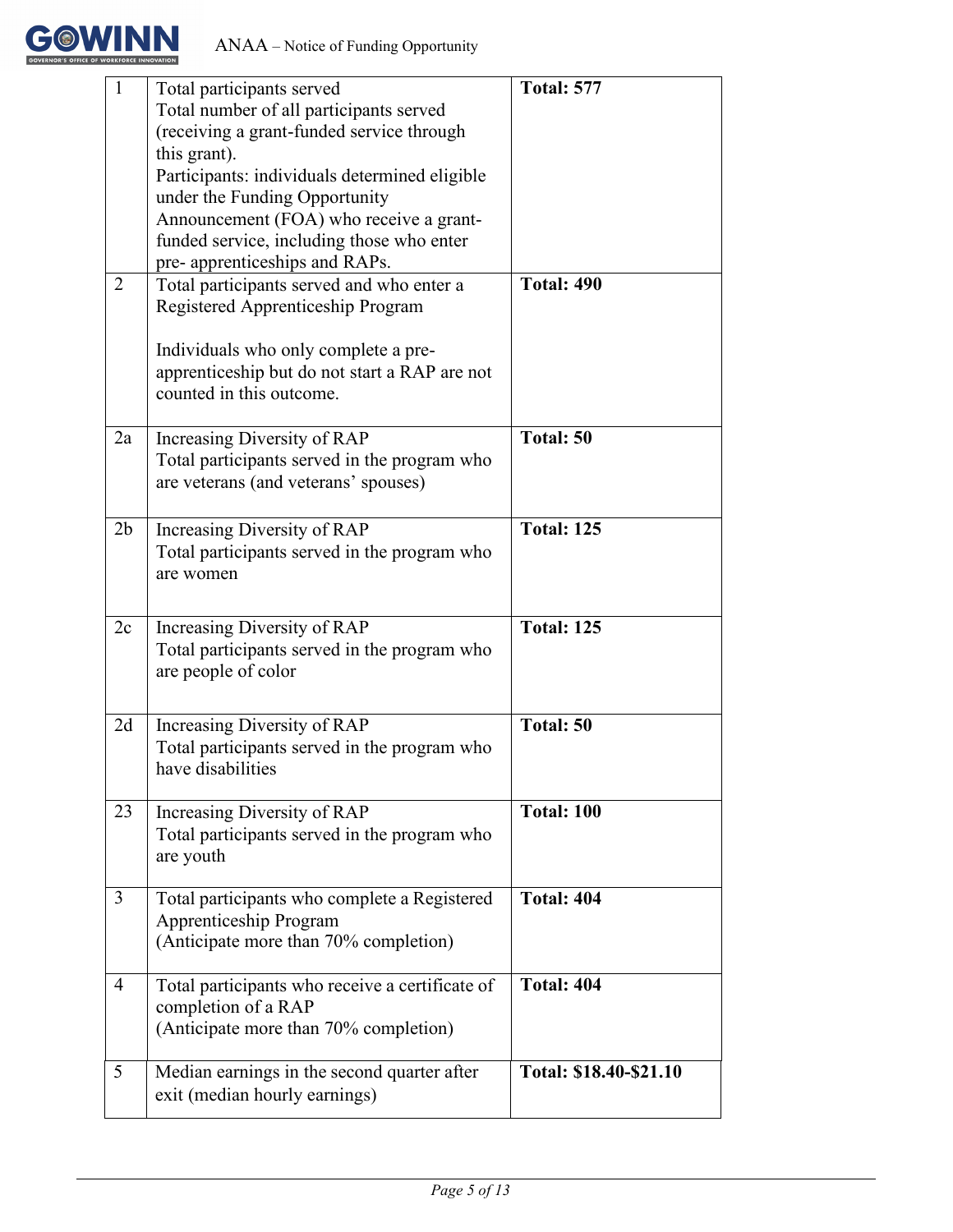

| Total participants retaining training-related<br>employment in the second quarter after exit<br>(Anticipate 85% retention of 577)       | <b>Total: 490</b> |
|-----------------------------------------------------------------------------------------------------------------------------------------|-------------------|
| Total participants retaining training-related<br>employment in the fourth quarter after exit.<br>(Anticipate 80% retention rate of 577) | <b>Total: 462</b> |

| <b>B.</b> | <b>Expanding Registered Apprenticeship Program Outputs</b>                                                                                                                                                                                                                                                                                                                                                                                                                                       |                 |
|-----------|--------------------------------------------------------------------------------------------------------------------------------------------------------------------------------------------------------------------------------------------------------------------------------------------------------------------------------------------------------------------------------------------------------------------------------------------------------------------------------------------------|-----------------|
| 1         | Total number of all newly created apprenticeship programs,<br>including newly created Registered Apprenticeship Programs.                                                                                                                                                                                                                                                                                                                                                                        | Total: 12       |
|           | Among the new RAPs Project ANAA seeks to certify are:<br>Medical Assistant, Lab Assistant, Dialysis Technician, LPN,<br>Phlebotomist, Certified Nurse Assistant, Emergency Dept<br>Technician, Pharmacy Technician, Mental Health Clinician,<br>Patient Account Representative, Community Health Worker,<br>Respiratory Therapist, Radiology Technician, Ophthalmic<br>Assistant, Sterile Processing Technician, Junior Software<br>Developer, and Senior Software Developer (as well as others) |                 |
| 2         | Total number of existing apprenticeship programs, including<br>Registered Apprenticeship Programs, that are expanded (e.g.,<br>new industries, occupations or service areas, or increased<br>number of apprentices registered).                                                                                                                                                                                                                                                                  | <b>Total: 4</b> |
| 3         | Total number of new employers engaged due to the grant (i.e.,<br>those employers that adopt Registered Apprenticeship<br>Programs as a result of your grant project).                                                                                                                                                                                                                                                                                                                            | Total: 16       |

## <span id="page-5-0"></span>**4. SCOPE OF WORK**

Below are the key aspects of the ANAA grant the applicant must take into account when responding to the questionnaire (Attachment A).

- A. Apprenticeship system expansion to support the development and modernization of RAPs.
	- a. ANAA seeks to expand RAPs in IT, health care, and advanced manufacturing.
	- b. ANAA seeks to expand the number of RAPs offered virtually, which will expand access to rural residents, tribal residents, individuals with disabilities, and under-resourced individuals.
- B. Partnership and alignment to support workforce system integration.
	- a. ANAA seeks to strengthen the pre-apprenticeship to RAP pathway (and improve facilitated entry/articulation) by increasing outreach and education efforts around participation in CTE programs.
	- b. ANAA will provide support to the Nevada Department of Education (NDE) CTE Navigators to increase outreach and education around apprenticeship opportunities, particularly for students of color and students with disabilities.
- C. Increasing the number of individuals enrolled in RAPs, including increasing access to RAPs.
	- a. The Intermediary, on behalf of GOWINN, will connect with and build new strategic partnerships with community organizations that work with protected populations including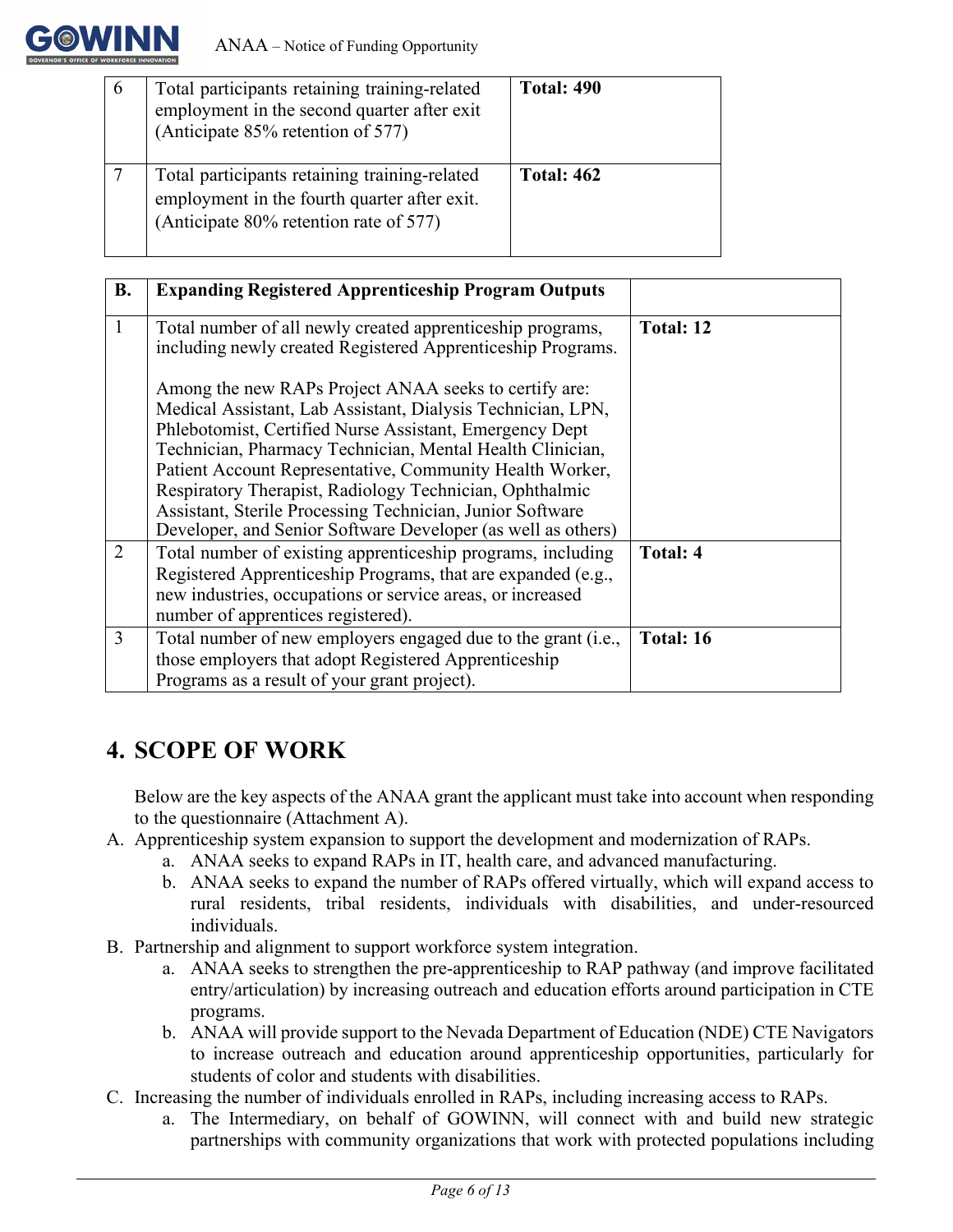

but not limited to Asian Community Development Council, veterans groups, and African American/Latino sororities and fraternities, etc.

- b. The Intermediary, on behalf of GOWINN, will partner with the College of Southern Nevada (CSN) and the City of Las Vegas, which has launched a new Westside Employment and Training Center (ETC) in a neighborhood that is predominantly African American and Latino. The Intermediary, on behalf of GOWINN, will recruit from the 300 individuals the Westside ETC will train annually.
- c. The Intermediary, on behalf of GOWINN, will partner with Western Governor's University (WGU), to provide its curriculum for the IT Senior Developer RAP.
- d. ANAA seeks to expand the number of RAPs offered virtually, which will expand access to rural residents, tribal residents, individuals with disabilities, among others.
- D. Innovation in apprenticeship expansion efforts.
	- a. ANAA will expand the number of RAPs offered virtually, which will expand access to rural residents, tribal residents, individuals with disabilities, and under-resourced individuals.
	- b. Build new strategic partnerships with community organizations that work with protected populations including but not limited to underrepresented minorities, veteran groups, women, tribal communities, Asian Community Development Council, and African American/Latino sororities and fraternities, etc.

The intermediary applicant is responsible for ensuring participants are from underrepresented populations, as well as individuals who were adversely affected by the pandemic, and are eligible to utilize the tuition funding. The applicant also must ensure employer stipends are allocated appropriately in accordance with the grant and federal guidelines. A plan on how this will be tracked and ensured must be provided in the questionnaire response.

The development and expansion of RAPs are a main focus of this program. The applicant must provide information on their experience in this area and the success they have had in developing a program from development to approval and implementation. The pre-apprenticeships are also allowable opportunities in this program that the intermediary can utilize, but with the explicit plan that these pre-apprenticeships lead into an already existing or a planned new RAP during the grant period of performance.

The applicant will also be responsible for working with other state agencies and must provide a knowledge of their experience of the Nevada apprenticeship landscape. A key partner the applicant will be working with is the Nevada State Apprenticeship Council (NSAC), under the Office of the Labor Commissioner (OLC) in the Nevada Department of Business and Industry (B&I). The applicant will work with the NSAC and OLC to provide information on the new and expanding RAPs, offer training and guidance in accordance with the U.S. Department of Labor's policies regarding non-construction apprenticeships to the NSAC members and any other state officials wishing to learn more, and be the conduit between GOWINN and OLC. The Intermediary's role is to support the State Apprenticeship Director, NSAC, OLC, and B&I by providing any answers, guidance and expertise in the development, expansion and development of RAPs.

The applicant must also develop a plan for providing an assessment and/or evaluation of the work that is completed, from the development of the RAPs, any work on pre-apprenticeship, the outreach activities, the success of the apprentices, and the input from companies who utilized the stipends and/or one of the new or expanded RAPs. The need to share the data and hard numbers is essential and must explained on how it will be shared. The applicant also needs to provide information on how the efforts developed make an impact, and what might be considered to improve the apprenticeship offerings in Nevada in the future.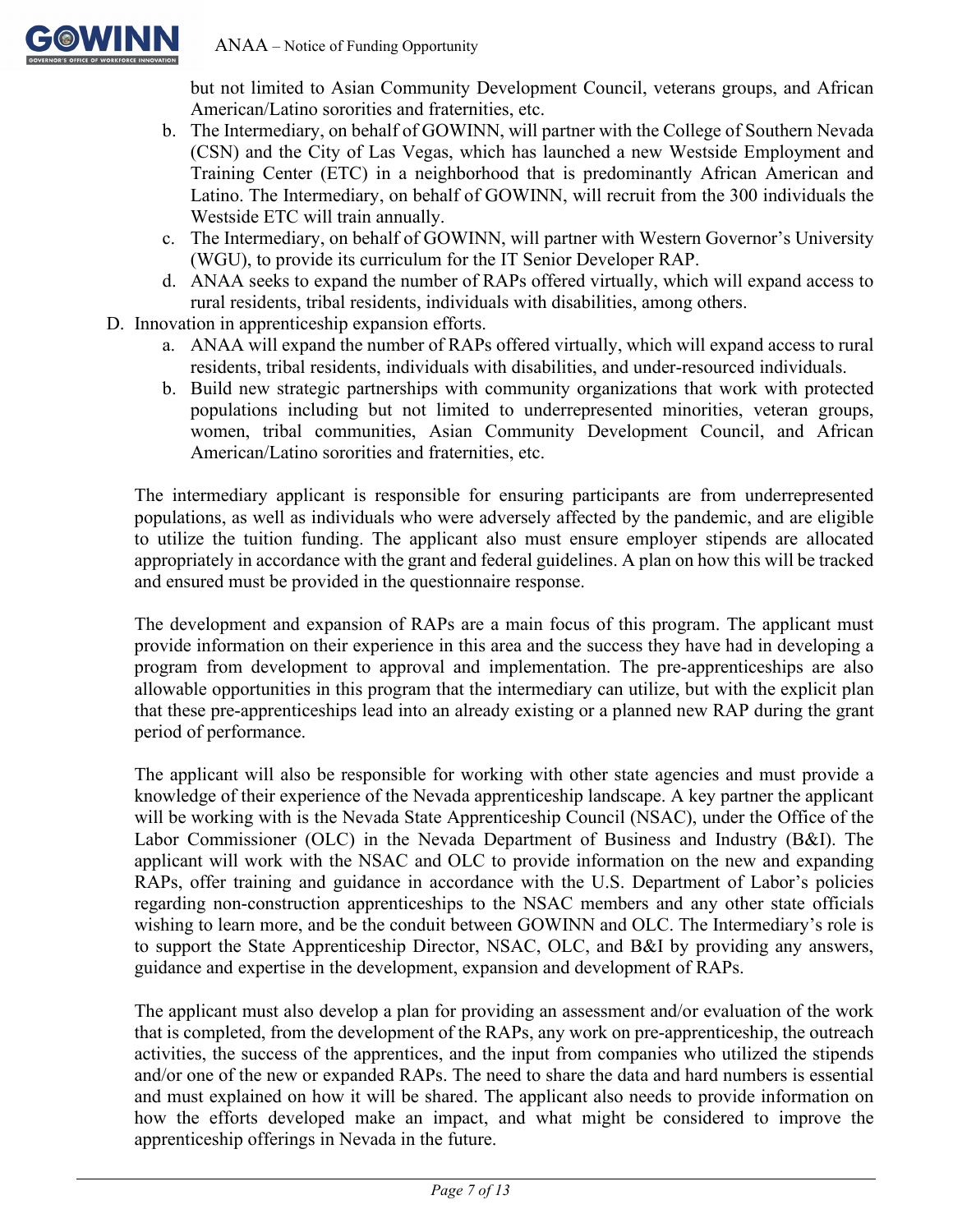

GOWINN places a high priority on successful performance outcomes; therefore, GOWINN will require from the applicant quarterly and a final financial and programmatic report describing project activities, challenges, outcomes or other performance information. Participant reporting through Workforce Integrated Performance System (WIPS) at DOL is also a requirement of this grant on a quarterly basis, and GOWINN will work with the applicant to ensure this is completed.

Visit here to [learn more about the proposal](https://www.dol.gov/newsroom/releases/eta/eta20210622) from the U.S. Department of Labor (DOL).

## <span id="page-7-0"></span>**5 COST**

The associated budget to utilize is as follows:

| Performance period of<br>contract: 06/14/2022 -<br>06/30/2025 | <b>Total</b><br><b>Notes</b>                                                                                                                                                   |                |
|---------------------------------------------------------------|--------------------------------------------------------------------------------------------------------------------------------------------------------------------------------|----------------|
| Intermediary<br>Support                                       | The ANAA grant<br>will be in effect for<br>three years. This<br>budget line item<br>averages<br>\$166,666/per year,<br>e.g., salary/benefits<br>for two-three staff<br>members | \$500,000.00   |
| Tuition Support to<br>490 Apprentices                         | <b>Tuition support for</b><br>pre-apprentices and<br>apprentices @\$4000<br>(average tuition)                                                                                  | \$1,960,000.00 |
| Stipends to<br>Employers to offset<br>wages for OJT           | <b>Stipends to</b><br><b>Employers to Offset</b><br>On the Job Training<br>(up to $50\%$ of<br>wages), budgeted at<br>\$2,100 per<br>apprentice.                               | \$525,000.00   |
| Outreach                                                      |                                                                                                                                                                                | \$64,800.00    |
| TOTAL                                                         |                                                                                                                                                                                | \$3,049,800.00 |

- 5.1 The Tuition Support is budgeted at \$4,000 per pre-apprentice/apprentice tuition or other educational fees, which was calculated as an average tuition amount. The applicant needs to provide information on their knowledge and ability of handling of tuition related support through other grants/contracts.
- 5.2 The Stipends to Employers is estimated at \$2,100 per apprentice for employers that might request assistance. The applicant must provide information on how they determine how much an employer will receive, previous experience and knowledge of providing stipends that are in accordance with any and all governmental policies and guidelines and provide proof of experience on working with an employer to understand any statues or guidelines that must be followed to receive stipend funding for apprenticeships. The negotiated reimbursement percentage for OJT may not exceed 50 percent of the participant's hourly wage, and the applicant needs to have a plan in place to ensure this and any/all reimbursement policies and procedures with the U.S. Department of Labor are followed. GOWINN does not anticipate all employers requesting the available stipend funding, and the budget does not allow for it, so the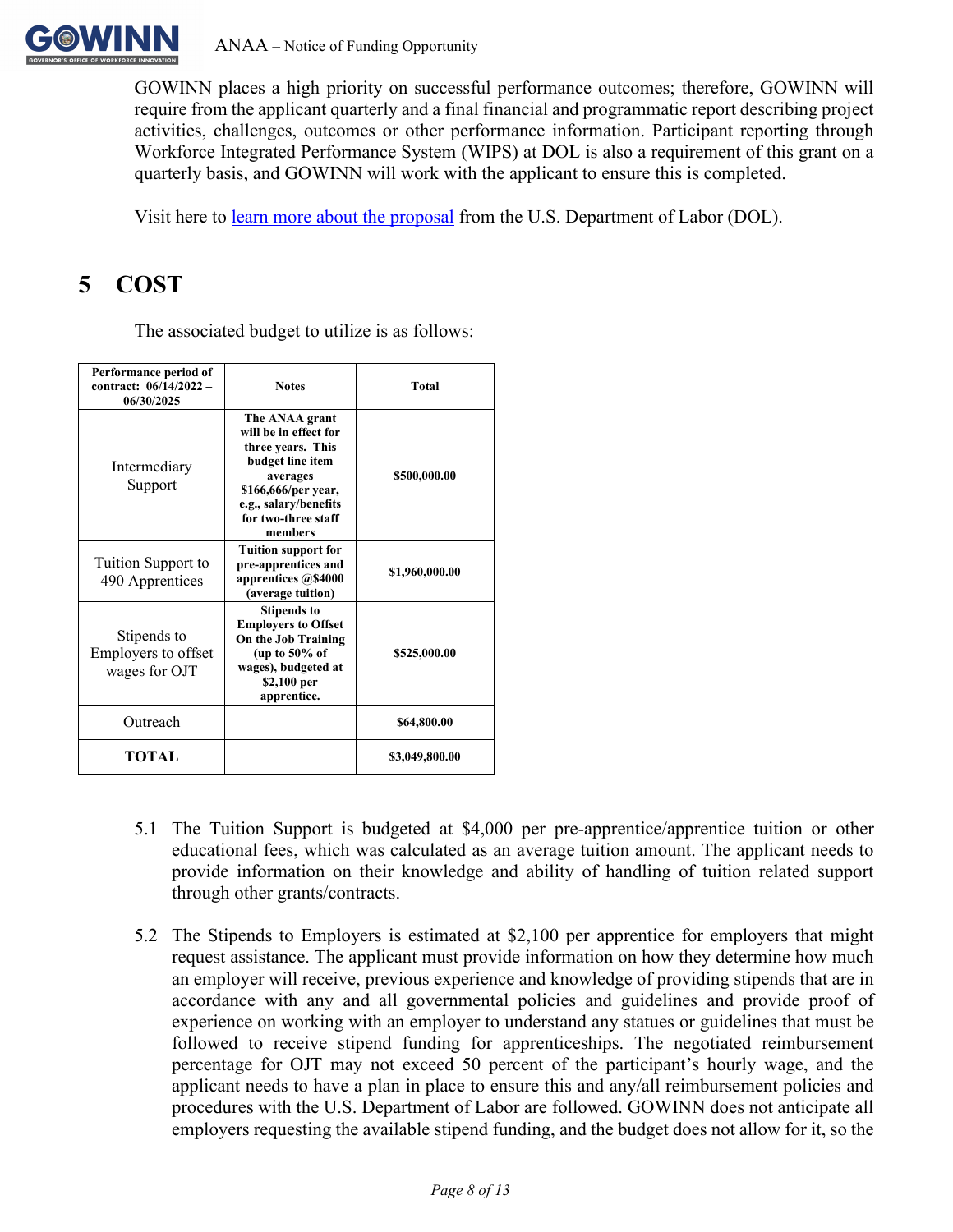

ANAA – Notice of Funding Opportunity

applicant must provide information on the plan for allocating these funds to employers, communicating available funds to employers, and how to ensure it stays within budget.

- 5.3 The total amount set aside for Outreach is to:
	- 5.3.1 Conduct educational events for employers, k-12 and higher education students, parents, and representatives to build the network of stakeholders that will help apprenticeship in the state, as well as
	- 5.3.2 Provide technical assistance and professional development training for work-based learning coordinators and other industry professionals with focused sessions to develop their knowledge in particular areas. The applicant needs to provide a breakdown of expenses and a plan to perform this training.
	- 5.3.3 Ensure the consistent communication loop between the applicant as the intermediary support and the Nevada State Apprenticeship Council (NSAC), under the Office of the Labor Commissioner (OLC) in the Department of Business and Industry (B&I), on non-construction apprenticeship development.

### <span id="page-8-0"></span>**6 NOFO TIMELINE**

The following represents the proposed timeline for this project. All times stated are Pacific Time (PT). These dates represent a tentative schedule of events. The State reserves the right to modify these dates at any time. The State also reserves the right to forego applicant presentations and select applicant(s) based on the written applications submitted.

| <b>Task</b>                                        | Date/Time                           |
|----------------------------------------------------|-------------------------------------|
| Deadline for submission of applications            | No later than 5:00 PM on 04/29/2022 |
| Evaluation period (approximate time frame)         | $05/02/2022 - 05/06/2022$           |
| Selection of applicant                             | On or about 05/09/2022              |
| Anticipated BOE approval                           | August 2022                         |
| Contract start date (contingent upon BOE approval) | August 2022                         |

## <span id="page-8-1"></span>**7 APPLICATION SUBMISSION REQUIREMENTS**

- 7.1 Applicants shall utilize the **Attachment A** of this NOFO document to provide the Applicant's contact information as well as the name, title, and telephone number of an authorized agent with the authority to officially respond to questions concerning the response.
- 7.2 Applicants shall fill in responses in the appropriate sections in the following attachments:
	- **Attachment B Questionnaire**
	- **Attachment C Cost Schedule**
- 7.3 Applicants shall submit this NOFO document with the completed Cover Page, Attachments A and B electronically as one Portable Document File (PDF) to Kristen Dwyer, kdwyer@gov.nv.gov.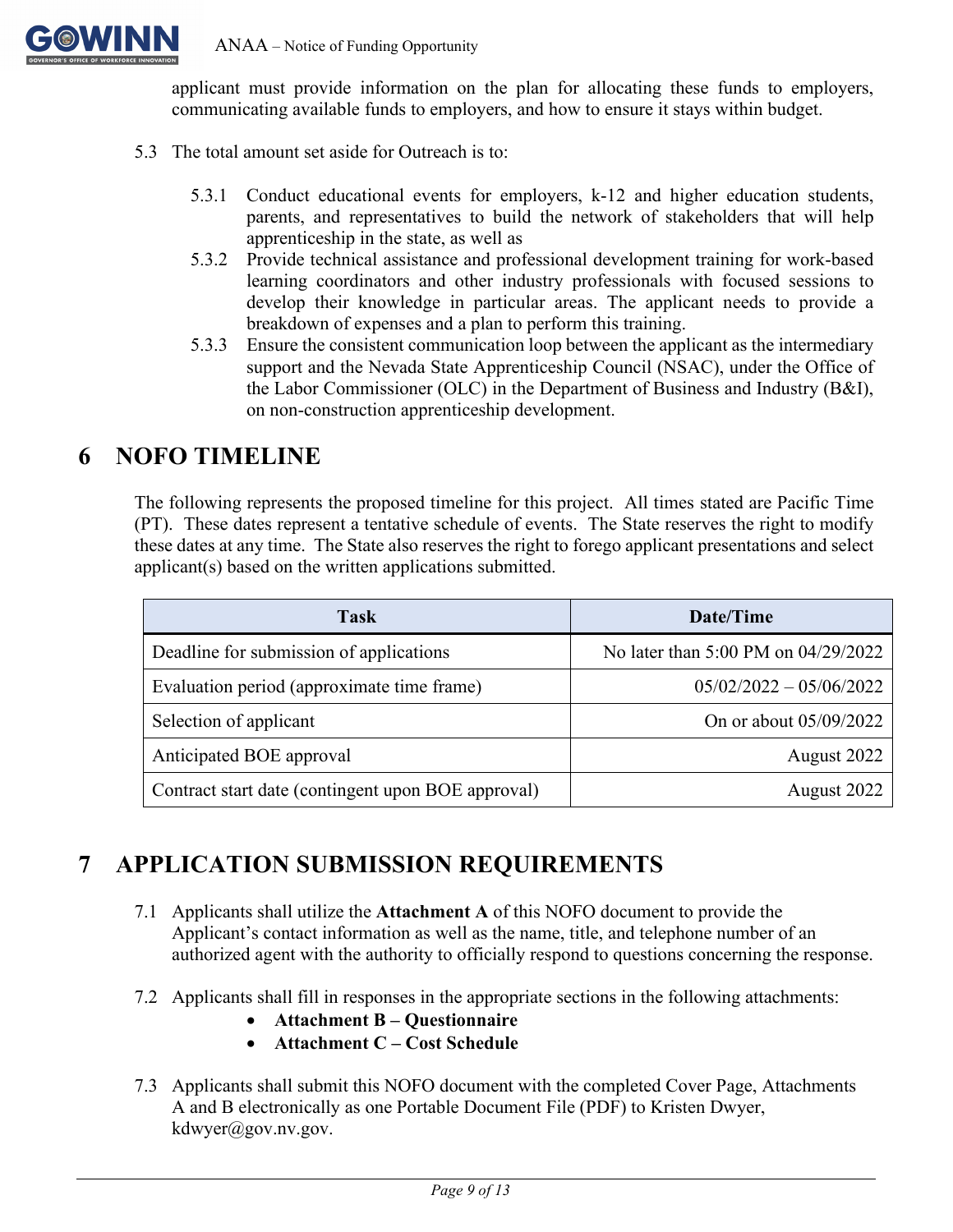

7.4 NOFO must be received via email to [kdwyer@gov.nv.gov](mailto:kdwyer@gov.nv.gov) no later than 5:00 pm Pacific Time, on April 29, 2022. Responses that do not arrive by NOFO closing time and date may not be considered. Applicants may submit their NOFO response any time prior to the above stated deadline.

## <span id="page-9-0"></span>**8 APPLICATION EVALUATION AND AWARD PROCESS**

- 8.1 The evaluation committee is committee comprised of the ANAA Leadership Team established to evaluate and score proposals submitted in response to the NOFO.
- 8.2 The evaluation committee may solicit information from any available source concerning any aspect of a proposal and seek and review any other information deemed pertinent to the evaluation process.
- 8.3 Each applicant shall include in its proposal a complete disclosure of any alleged significant prior or ongoing contract failures, contract breaches, any civil or criminal litigation or investigations pending which involves the applicant or in which the applicant has been judged guilty or liable. Failure to comply with the terms of this provision may disqualify any proposal. The State reserves the right to reject any proposal based upon the applicant's prior history with the State or with any other party, which documents, without limitation, unsatisfactory performance, adversarial or contentious demeanor, significant failure(s) to meet contract milestones or other contractual failures. Refer generally to NRS 333.335.
- 8.4 Clarification discussions may, at the State's sole option, be conducted with applicants who submit proposals determined to be acceptable and competitive per NAC 333.165. Applicants shall be accorded fair and equal treatment with respect to any opportunity for discussion and/or written revisions of proposals. Such revisions may be permitted after submissions and prior to award for the purpose of obtaining best and final offers. In conducting discussions, there shall be no disclosure of any information derived from proposals submitted by competing applicants.
- 8.5 Any contract resulting from this NOFO shall not be effective unless and until approved by the Nevada State Board of Examiners.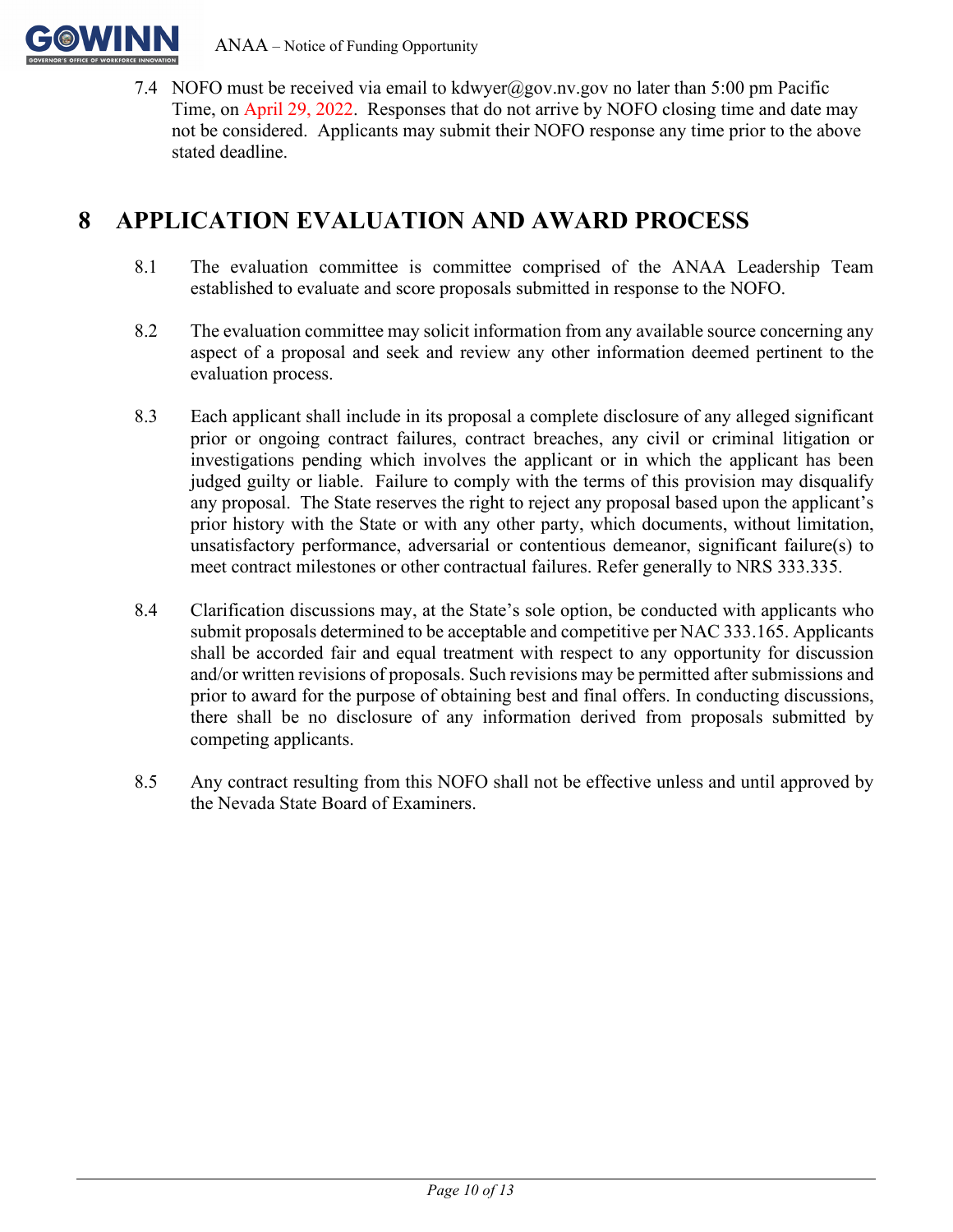

### **ATTACHMENT A – APPLICANT INFORMATION SHEET FOR NOFO**

#### <span id="page-10-0"></span>**Applicant Shall:**

- A) Provide all requested information in the space provided next to each numbered question. The information provided in Sections V1 through V3 shall be used for development of the contract;
- B) Type or print responses; and
- C) Include this Applicant Information Sheet in Section III of the Technical Proposal.

| $T$ $T$ 1 | <b>Company Name</b> |  |
|-----------|---------------------|--|
|           |                     |  |



|                |            |                  | <b>Telephone Numbers</b> |                  |
|----------------|------------|------------------|--------------------------|------------------|
|                |            | <b>Area Code</b> | <b>Number</b>            | <b>Extension</b> |
| V <sub>3</sub> | Telephone: |                  |                          |                  |
|                | Fax:       |                  |                          |                  |
|                | Toll Free: |                  |                          |                  |

|                | <b>Contact Person for Questions / Contract Negotiations,</b><br>including address if different than above |  |  |
|----------------|-----------------------------------------------------------------------------------------------------------|--|--|
| V <sub>4</sub> | Name:                                                                                                     |  |  |
|                | Title:                                                                                                    |  |  |
|                | Address:                                                                                                  |  |  |
|                | Email Address:                                                                                            |  |  |
|                | Telephone Number:                                                                                         |  |  |
|                | Fax:                                                                                                      |  |  |

|                | <b>Name of Individual Authorized to Bind the Organization</b> |  |  |
|----------------|---------------------------------------------------------------|--|--|
| V <sub>5</sub> | Name:                                                         |  |  |
|                | Title:                                                        |  |  |

| V <sub>6</sub> | Signature (Individual shall be legally authorized to bind the applicant per NRS 333.337) |       |  |  |
|----------------|------------------------------------------------------------------------------------------|-------|--|--|
|                | Signature:                                                                               | Date: |  |  |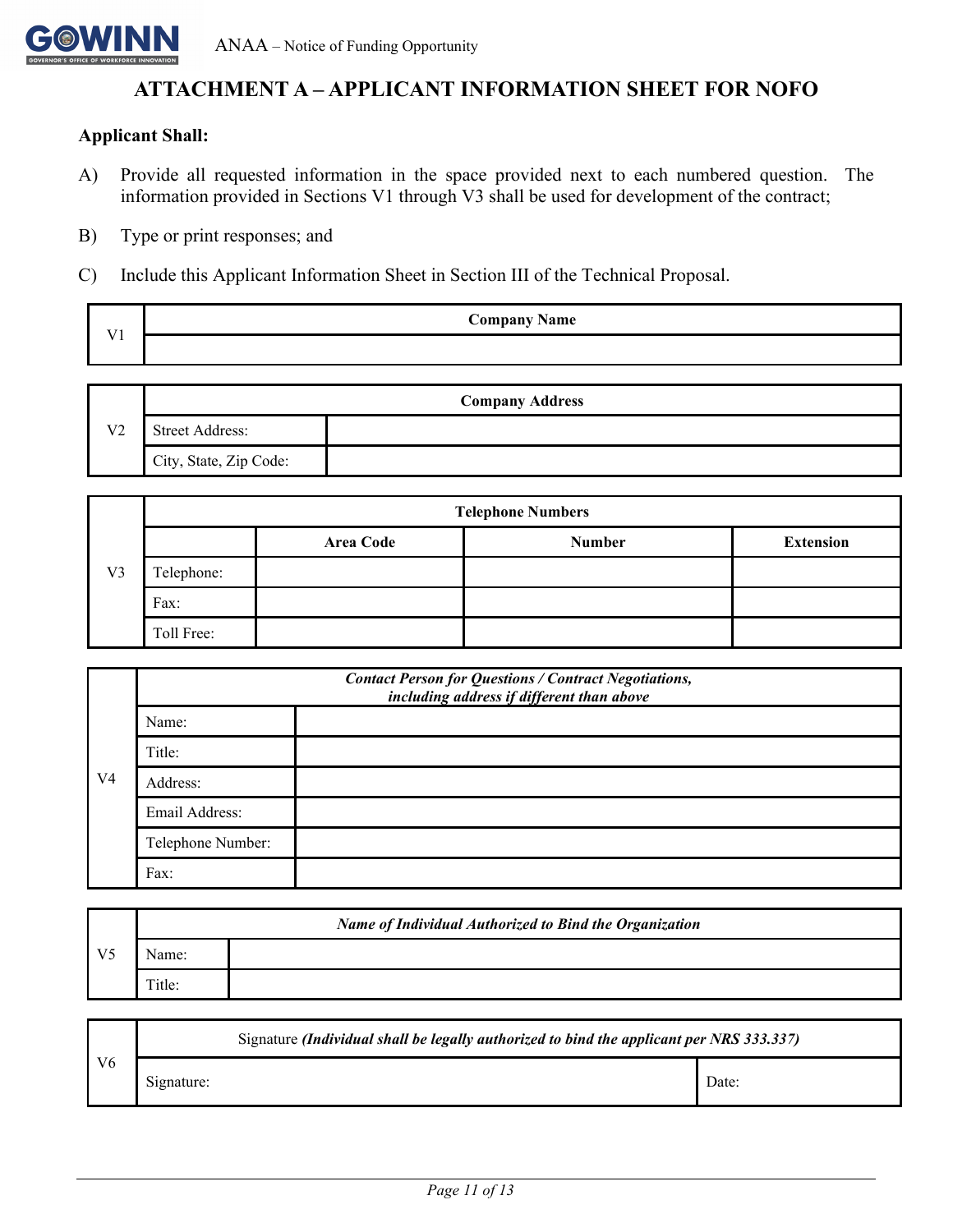

### **ATTACHMENT B – QUESTIONNAIRE**

<span id="page-11-0"></span>Please provide a detailed response to each of the following items, in the format provided.

| <b>Question</b>                                                 | <b>Applicant Response</b> |
|-----------------------------------------------------------------|---------------------------|
| What experience do you have working as an                       |                           |
| intermediary for pre-apprenticeships and                        |                           |
| apprenticeships?                                                |                           |
| What is your experience with being the conduit from             |                           |
| developing apprenticeships and getting them approved, and       |                           |
| working with multiple state agencies? Provide a detailed        |                           |
| narrative on working amongst state agencies.                    |                           |
| What is your experience with developing Registered              |                           |
| Apprenticeship Programs (RAPs)? Provide a listing of            |                           |
| RAPs you have directly been involved with developing.           |                           |
| What knowledge do you have of pre-apprenticeships and           |                           |
| apprenticeships in the state of Nevada?                         |                           |
| What is your experience working with State Apprenticeship       |                           |
| Councils? Provide a narrative on your approach for working      |                           |
| with state apprenticeship council members and other state       |                           |
| agency staff on the allowability of pre-apprenticeships and     |                           |
| apprenticeships.                                                |                           |
| Provide a narrative on your management of allocating            |                           |
| tuition dollars to higher education institutions to utilize for |                           |
| apprenticeships.                                                |                           |
| Provide a narrative on your management of working with          |                           |
| employers and providing employer stipend support for            |                           |
| apprenticeships.                                                |                           |
| Provide a detailed narrative on outreach activities that you    |                           |
| have previously provided, that reaches potential apprentices,   |                           |
| employers and state/local government agencies, and the          |                           |
| success rate.                                                   |                           |
| Provide detailed narrative on plan for providing an             |                           |
| assessment and/or evaluation of the work that is completed.     |                           |
| The need to share the data and hard numbers is essential and    |                           |
| needs to be explained how it will be shared. Also need to       |                           |
| provide narrative on how the efforts developed make an          |                           |
| impact, and what might be considered to improve the             |                           |
| apprenticeship offerings in Nevada.                             |                           |